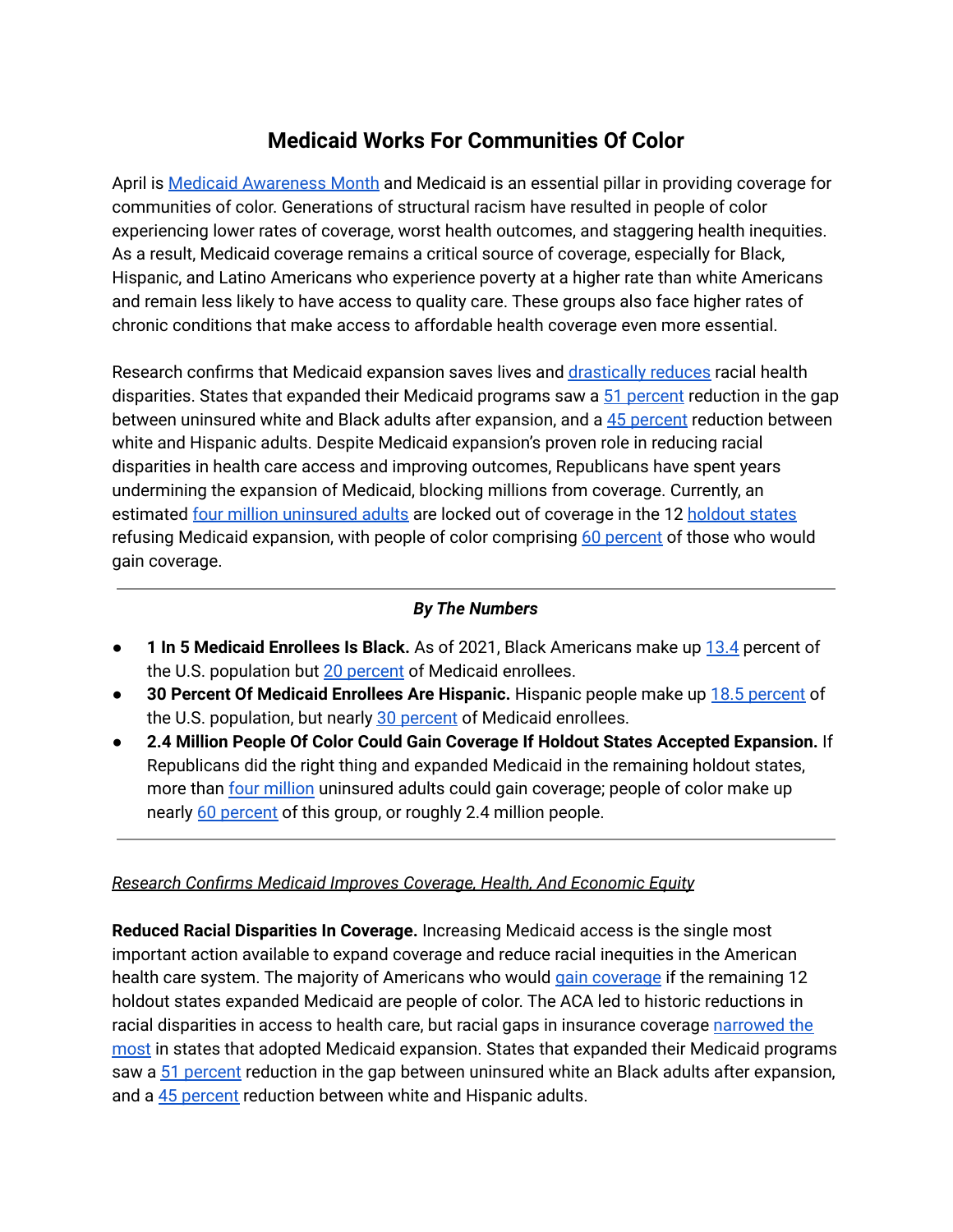**Medicaid Is Essential For Children Now And In The Future.** Children of color disproportionately rely on Medicaid coverage, making robust Medicaid access a critical racial justice issue for American children. As of 2018, Black children made up 14 percent of the total child population in the United States, but 20 [percent](https://ccf.georgetown.edu/wp-content/uploads/2020/07/Snapshot-Medicaid-kids-race-ethnicity-v4.pdf) of the children on Medicaid. Hispanic children made up roughly 25 percent of the total child population, but 36 [percent](https://ccf.georgetown.edu/wp-content/uploads/2020/07/Snapshot-Medicaid-kids-race-ethnicity-v4.pdf) of the children on Medicaid. This coverage not only provides health coverage in the immediate term, but also provides [significant](https://www.cbpp.org/research/health/expanding-medicaid-for-parents-improves-coverage-and-health-for-both-parents-and) long term [benefits,](https://www.cbpp.org/research/health/expanding-medicaid-for-parents-improves-coverage-and-health-for-both-parents-and) such as being less likely to be hospitalized and more likely to graduate high school and college.

**Medicaid Coverage Is Critical To Improving Maternal Health.** The United States is only one of two nations that has reported an increase in maternal [mortality](https://www.commonwealthfund.org/publications/issue-brief-report/2020/dec/maternal-mortality-united-states-primer) since 2000. Women of color consistently experience higher rates of maternal mortality than white women, with the Center on Budget Policy and Priorities finding this to be the result of a combination of factors, including life-long toxic stress resulting from racism and the impacts of [structural](https://www.cbpp.org/research/health/closing-the-coverage-gap-would-improve-black-maternal-health) racism in the health care [system](https://www.cbpp.org/research/health/closing-the-coverage-gap-would-improve-black-maternal-health). If post-partum Medicaid coverage was expanded to a full year, more than [720,000](https://www.whitehouse.gov/briefing-room/statements-releases/2021/12/07/fact-sheet-vice-president-kamala-harris-announces-call-to-action-to-reduce-maternal-mortality-and-morbidity/) individuals would receive quality coverage. In the 12 states that have refused Medicaid expansion, [eight](https://www.kff.org/medicaid/state-indicator/births-financed-by-medicaid/?currentTimeframe=0&selectedRows=%7B%22states%22:%7B%22alabama%22:%7B%7D,%22florida%22:%7B%7D,%22georgia%22:%7B%7D,%22mississippi%22:%7B%7D,%22south-carolina%22:%7B%7D,%22south-dakota%22:%7B%7D,%22wyoming%22:%7B%7D,%22wisconsin%22:%7B%7D,%22texas%22:%7B%7D,%22tennessee%22:%7B%7D,%22north-carolina%22:%7B%7D,%22kansas%22:%7B%7D%7D%7D&sortModel=%7B%22colId%22:%22Percent%20of%20Births%20Financed%20by%20Medicaid%22,%22sort%22:%22desc%22%7D) had more than 40 percent of births covered by Medicaid. Medicaid covers [65](https://www.cbpp.org/research/health/closing-the-coverage-gap-would-improve-black-maternal-health) [percent](https://www.cbpp.org/research/health/closing-the-coverage-gap-would-improve-black-maternal-health) of all births to Black mothers and 65 percent of women of reproductive age living in the coverage gap are women of color.

**Reduced Racial Disparities In Access To Care.** Medicaid expansion significantly reduced racial disparities in the share of people who went without care because of [cost](https://www.commonwealthfund.org/publications/2020/jan/how-ACA-narrowed-racial-ethnic-disparities-access?utm_campaign=the_health_202&utm_medium=Email&utm_source=Newsletter&wpisrc=nl_health202&wpmm=1). When Arkansas and Kentucky accepted Medicaid expansion, adults in those states became [more](https://www.cbpp.org/research/health/chart-book-the-far-reaching-benefits-of-the-affordable-care-acts-medicaid-expansion#2) likely to have a personal doctor, obtain care for ongoing conditions, and have a yearly medical check up. Residents in other states where Medicaid has been expanded are more likely to receive higher quality care, including for chronic health conditions, such as [diabetes](https://www.fda.gov/consumers/consumer-updates/fighting-diabetes-deadly-impact-minorities) and [hypertension](https://www.cdc.gov/pcd/issues/2017/16_0478.htm#:~:text=White%20adults%20had%20a%20significantly,and%2033.0%25%20for%20Hispanic%20adults.) that disproportionately impact communities of color. Medicaid beneficiaries are also [more](https://www.cbpp.org/research/health/chart-book-the-far-reaching-benefits-of-the-affordable-care-acts-medicaid-expansion#2) likely to receive treatment for substance use disorders and their children are more likely to have a yearly medical check up.

**Improvements In Disease-Specific Diagnosis And Treatment.** Medicaid expansion [reduced](https://www.washingtonpost.com/health/2019/06/02/aca-linked-reduced-racial-disparities-earlier-diagnosis-treatment-cancer-care/) racial disparities in cancer care and resulted in earlier diagnosis and treatment for Black patients. Medicaid expansion also improved access to care for patients of color with kidney disease. According to the Center for American Progress, Black women were [more](https://www.americanprogress.org/issues/race/news/2017/02/28/427050/5-things-you-need-to-know-about-the-affordable-care-act-and-african-americans/) likely to receive care because of the ACA.

**Medicaid Reduces Poverty And Inequity.** Poverty can produce negative long-term consequences for [children](https://www.cbpp.org/research/health/expanding-medicaid-for-parents-improves-coverage-and-health-for-both-parents-and) and adults alike. Medicaid has long been considered one of the most effective [anti-poverty](https://ccf.georgetown.edu/2018/03/08/research-update-medicaid-pulls-americans-out-of-poverty-updated-edition/) programs in the nation, and its expansion has significantly [improved](https://www.kff.org/medicaid/issue-brief/effects-of-the-aca-medicaid-expansion-on-racial-disparities-in-health-and-health-care/) health outcomes for people of color. In a nation where out-of-pocket health care spending forced more than 10 [million](https://www.healthaffairs.org/doi/full/10.1377/hlthaff.2018.05155#:~:text=Abstract,%2Dof%2Dpocket%20medical%20spending.) Americans into poverty in 2016 alone, Medicaid serves as a lifeline